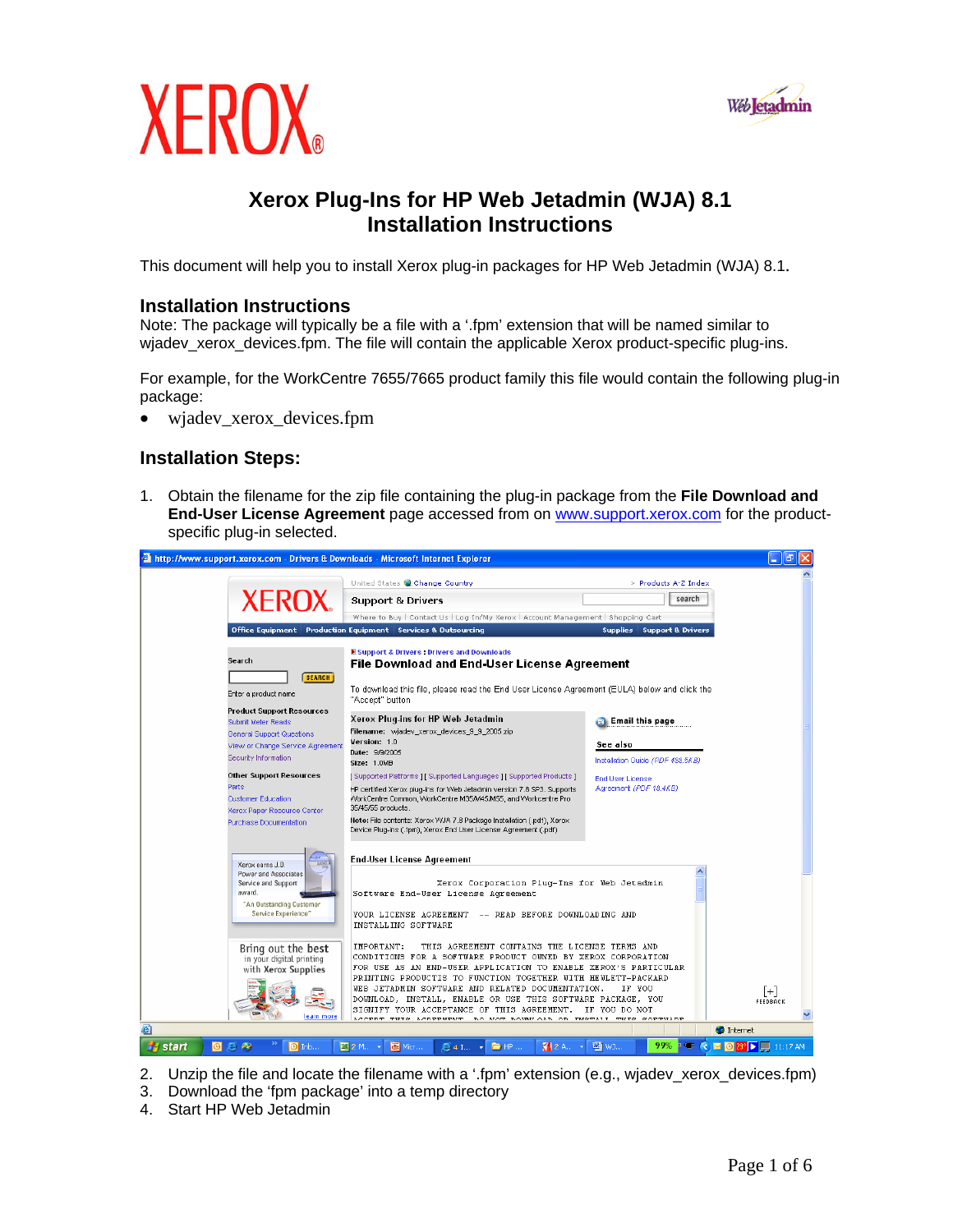

# $\overline{\phantom{a}}$

- 5. Select the **Product Update** in the left menu tree inside the **Navigation** area.
- 6. Click **Install**
- 7. Browse the fpm package that should be located in your temp directory
- 8. Click the **Upload** button
- 9. The **Available Updates** list must show the "New Install HP Web Jetadmin Device Package Xerox" message. Select it and click the **Install** button (see example below)

| HP Web Jetadmin - Main Page - Microsoft Internet Explorer                                                                                                                                                                                                            |                                                                                            |                                                                                                                                |                                             | la<br>$\blacksquare$     |
|----------------------------------------------------------------------------------------------------------------------------------------------------------------------------------------------------------------------------------------------------------------------|--------------------------------------------------------------------------------------------|--------------------------------------------------------------------------------------------------------------------------------|---------------------------------------------|--------------------------|
| View Favorites Tools Help<br>File<br>Edit                                                                                                                                                                                                                            |                                                                                            |                                                                                                                                |                                             |                          |
| $\vert x \vert$<br>Back +                                                                                                                                                                                                                                            | 2 △ ○search ☆Favorites ④ ② 忌 回 ■ ■ ② 3                                                     |                                                                                                                                |                                             |                          |
| Address <b>&amp; https://99grf22:8443/</b>                                                                                                                                                                                                                           |                                                                                            |                                                                                                                                | $\Rightarrow$ Go<br>$\mathbf{v}$            | Links $\mathbf{v}$<br>٠щ |
| Navigation<br>HP Web Jetadmin<br>$\Box$<br><b>E-Device Management</b><br>General Settings<br>Product Update<br>├─ → <mark>Install</mark><br>$ \rightarrow$ Remove<br>- → Verify Installation<br>- → Languages<br>- > Settings<br>→ What's New<br>→ Supported Devices | <b>HP Web Jetadmin Update</b><br>Available Updates:<br><b>Action</b><br><b>Description</b> | Package<br>New Install HP Web Jetadmin Device Package - xero xerox device packag 7.3.3570                                      | 侖<br><b>Version</b><br>Size (KB)<br>3228 KB | n                        |
| Print Queue Management<br>$\blacktriangledown$                                                                                                                                                                                                                       |                                                                                            |                                                                                                                                |                                             |                          |
| At a Glance<br>Quick Device Find ?<br>Ξ.<br>$\boxed{Go}$<br>$\overline{\phantom{0}}$<br><b>Background Tasks</b> ?<br>$\overline{\phantom{a}}$<br>Monitored Devices ?<br><sup>●</sup> 0 Monitored Devices                                                             | $Install$ ><br>Select file to upload:                                                      | One Package Available<br>To enable product updates from the Web, enable downloads and set the HTTP proxy.<br>Upload<br>Browse. |                                             |                          |
| e Applet PackageList started<br>のる后<br><b>H</b> start                                                                                                                                                                                                                | $2$ Micr $\rightarrow$<br>5 Inte -<br>$\Theta$ Inbox -                                     | 四 WJA_8<br>Certifie                                                                                                            | 89% <b>E CEOX 43° WE GEE</b> 3:39 AM        | Local intranet           |

10. You should see a "**Success one package installed**" message reporting the operations result (see example on next page)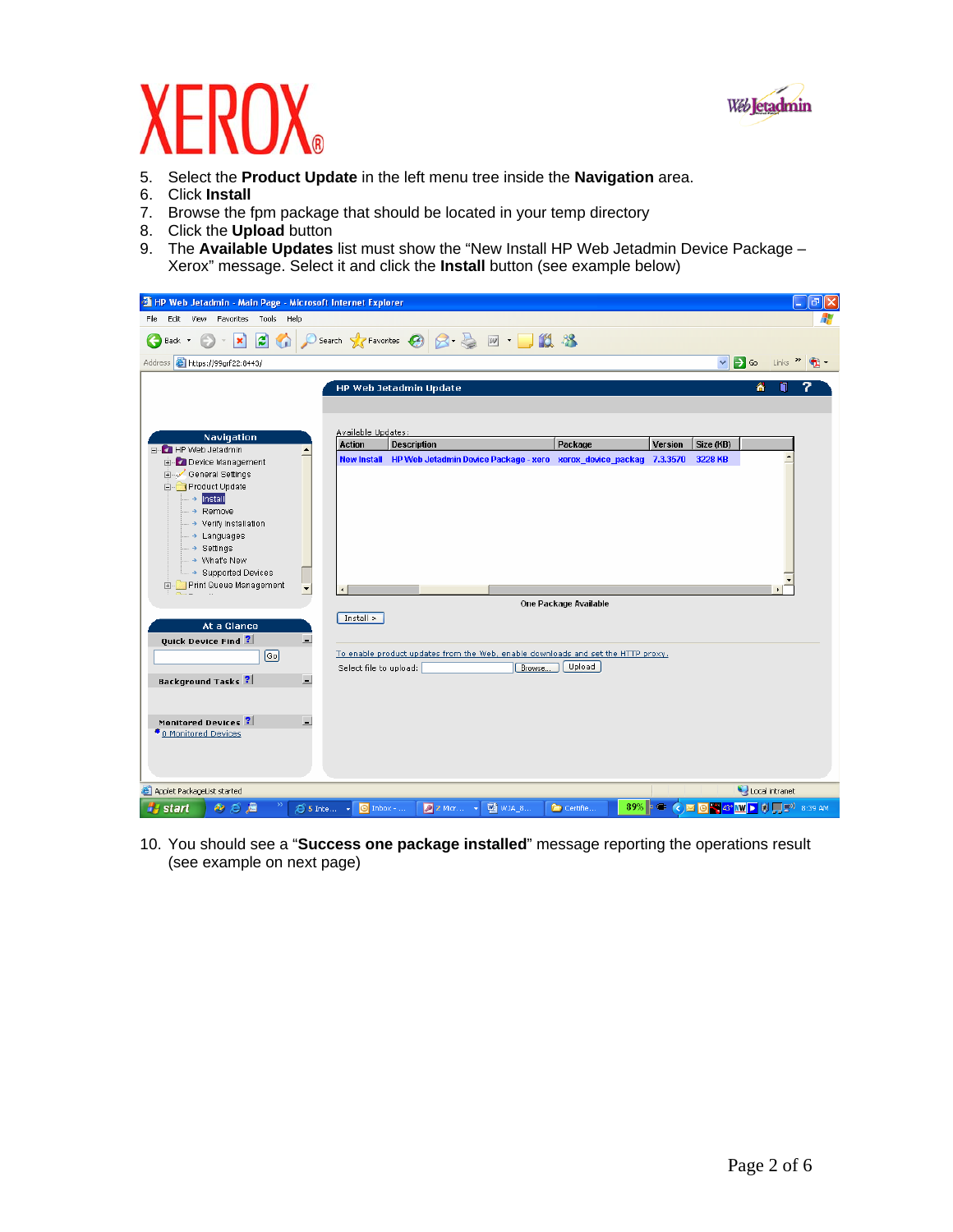



- 11. Go to **Product Update > Install** in the left menu tree of the Navigation area
- 12. The **Available Updates** list must show the Xerox packages available to be installed
- 13. Select all the packages and click the **Install** button (see example on next page)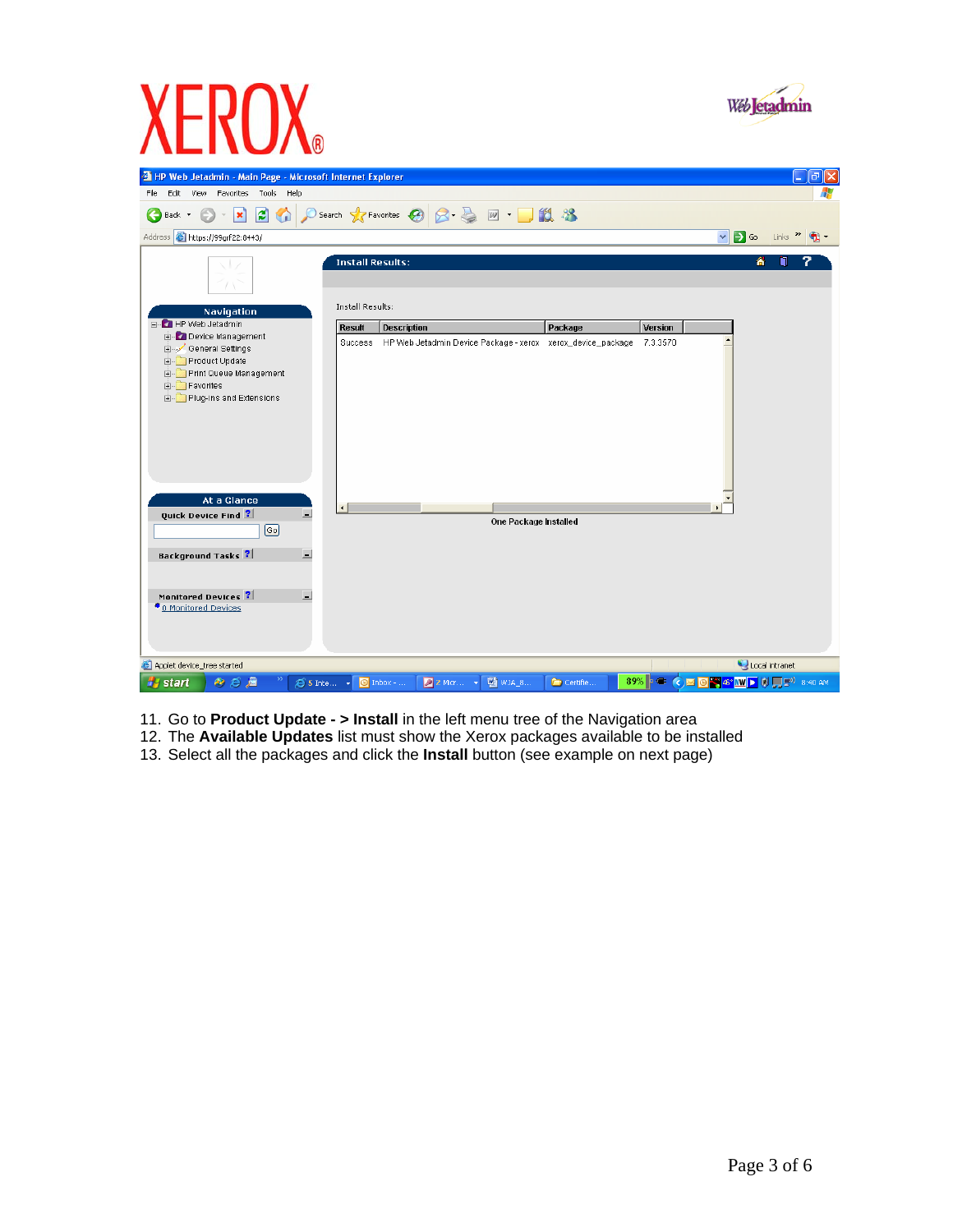

14. You should see a message at the bottom of the list saying "x packages installed" where x will be the number of packages for the product family you wish to install (see example on next page)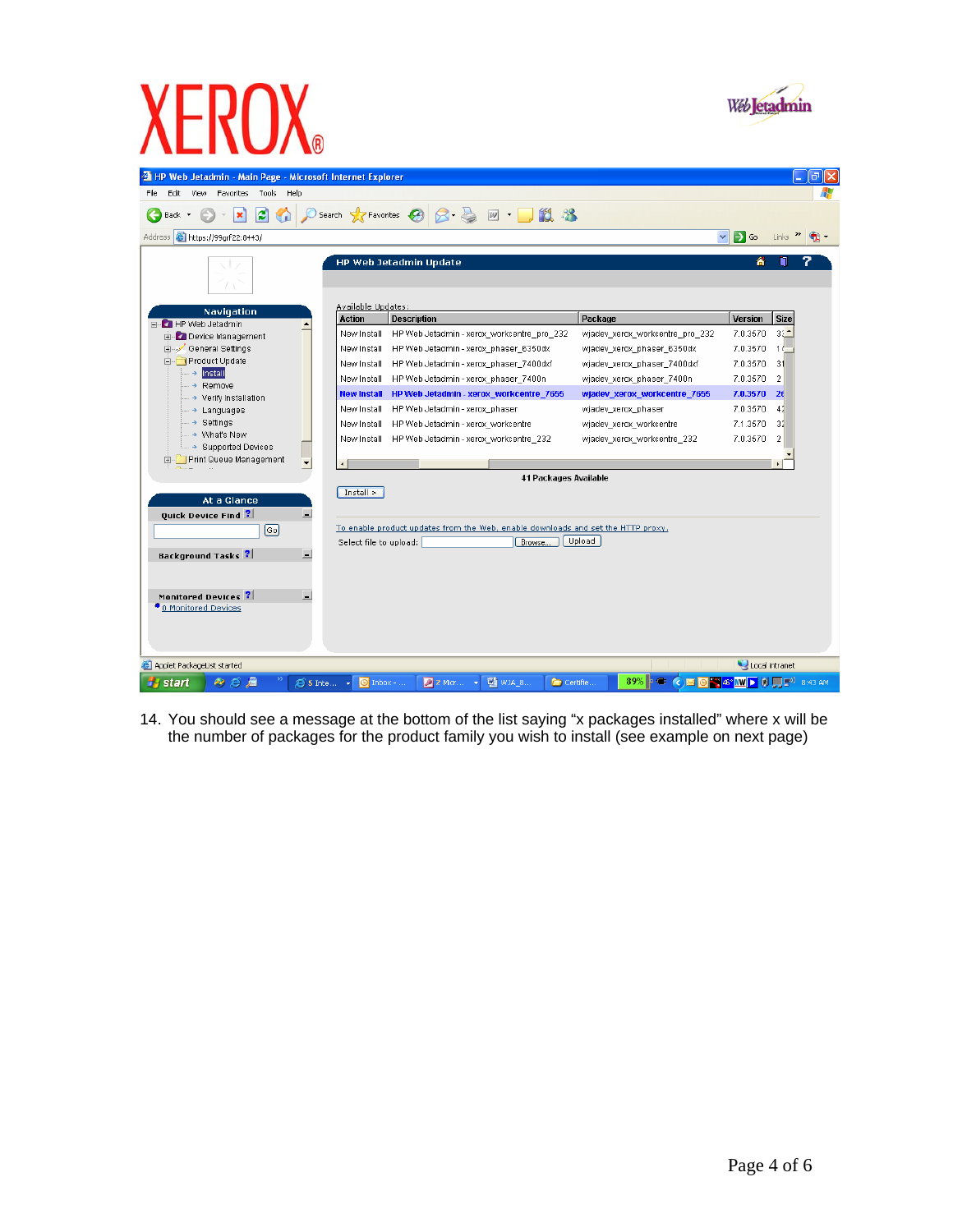



15. Use the **Quick Device Find** option to browse in the Network Xerox printers with the model of the installed plug-ins.

### **Steps to Uninstall**

To uninstall the package please do the following:

- 1. Select the **Product Update** in the left menu tree inside the **Navigation** area.
- 2. Choose the **Remove** option
- 3. Search in the **Installed Packages** list the packages to uninstall and selected.
- 4. Once the packages are selected, click the **Uninstall Packages** button
- 5. It will show a window with the plug-ins to be uninstalled. Click the **Next** button
- 6. You will see a message to inform that the packages were successfully removed (see example on next page)